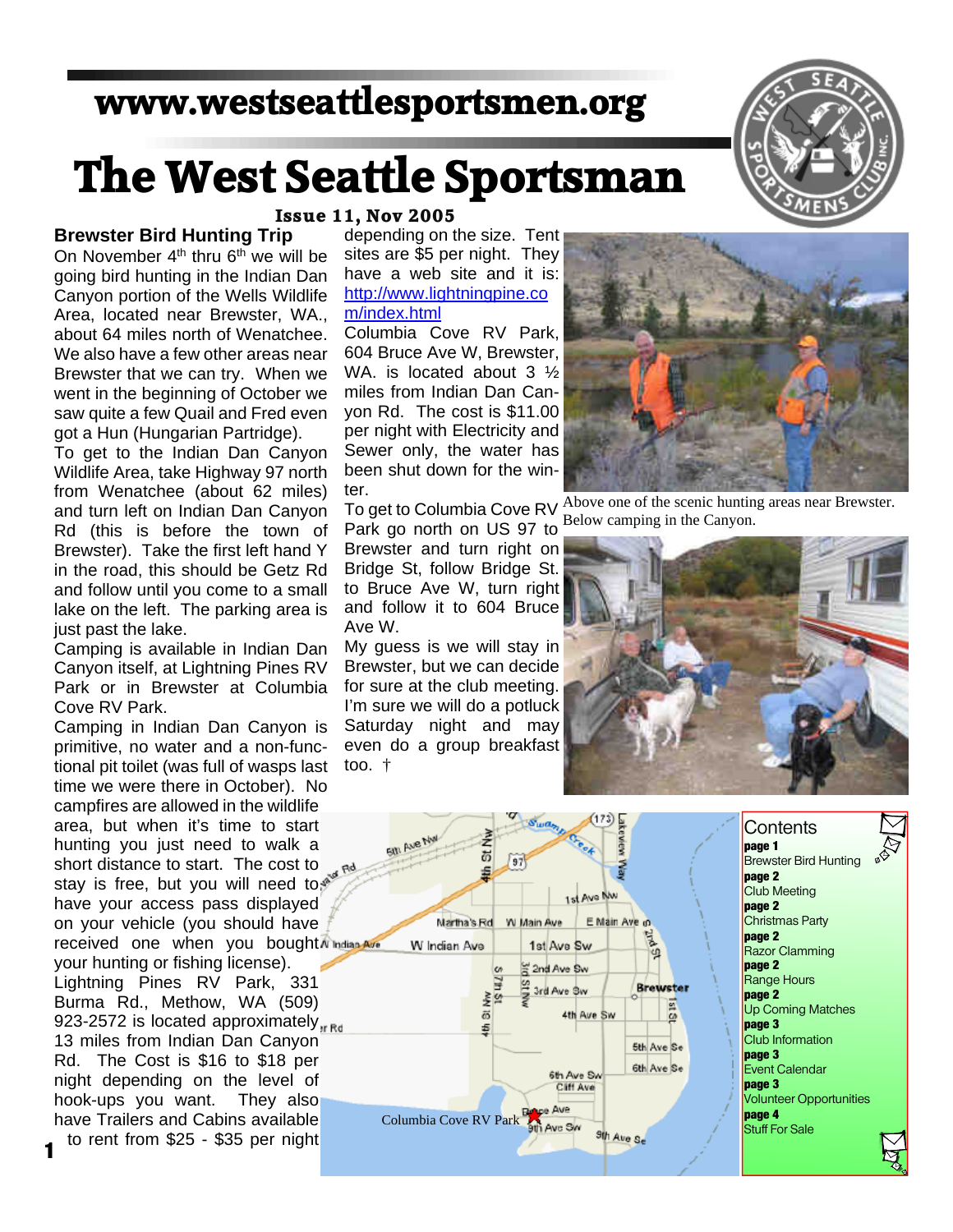#### **Club Meeting - Officers Elections, Hunting & Dog Training**

At our next club meeting we will be having a person who trains hunting dogs give a talk and some tips on dog training.

We also need to vote on next years Officers. If anyone else would like to run for office or if you would like to nominate someone for office we need to do this at the meeting before the vote. At our last meeting a motion was made and seconded that the same officers as last year be held over for another year. This needs to be voted on at the meeting.

Our next hunting trip to Brewster will be discussed and a final camping location picked as well. †

#### **Club Christmas Party**

This year's Christmas Party will be on Wednesday, December 7<sup>th</sup>, at Angelo's Restaurant, 601 SW 153rd Burien, WA. Social hour will begin at 6 PM with Dinner at 7 PM.

Our meal will include the following:

Appetizers

Salad

**Bread** 

Pasta with chicken and peas in a garlic cream sauce

Pasta with Sautéed Mushrooms in a pesto sauce

Italian Sausage

The Club will buy your first drink.

The price will be \$22.00 per person; this includes meal, taxes and gratuity. We are limited to 40 people so the first 40 paid get to go. Please reply with payment no later than Friday, December 2<sup>nd</sup> as we must give the Restaurant a firm number of people coming then. Make checks payable to WSSC and mail to West Seattle Sportsmen's Club, P.O. Box 16258, Seattle, WA 98116, or you may pay in person at the club meeting, or at the range on one of the open shooting nights by giving your check or money to Fred Burr.

We will be having a gift exchange similar to last years. If you wish to participate bring a gift worth \$5.00 or so to contribute to the Santa's bag. You will be given a random number then, which will be the order you get to pick your prize in. Only those that bring a gift will receive one. All who came last year will remember what fun we had with this and I hope to see you all there. †

#### **Razor Claming**

Razor claming opens on the ocean beaches the weekend of November  $12<sup>th</sup> - 14<sup>th</sup>$  on PM tides. I know some members are planning on going again. I would recommend staying at the Blue Pacific Motel and RV Park. We stayed there in April and found the rates to be very reasonable, with full hook-up and cable. The sites had a picnic table and a fire pit, plus they had a large covered area to clean clams complete with sinks. The people that ran the park were great so if you are in the area looking for a place to stay check it out. They are on the web at www.bluepacificmotel.com.

The State has planned additional claming opportunities for Dec. 30-Jan. 2 and will follow the same pattern. All five beaches will be open the first three days with a fourth evening at Twin Harbors and Mocrocks.

Final approval for all digs is contingent upon marine toxin tests that show the clams are safe to eat. The test results will be announced approximately one week before each proposed opening.

A license is required for anyone age 15 or older. Any 2005 annual shellfish/seaweed license is still valid. Another option is a "razor-clam-only" license available in annual and 3-day versions. Descriptions of the various licensing options are available on the WDFW website at http://fishhunt.dfw.wa.gov.

For best results, start digging at least one hour before low tide. Low tides for the November and December digs are:

#### **Up coming Small bore & Air Matches**

| Nov 5-6 | Olympia      | State Indoor Int'l 3-P Championship (West) |
|---------|--------------|--------------------------------------------|
| Nov 12  | West Seattle | Air Pistol Open                            |
| Dec 10  | West Seattle | Air Pistol Open                            |

Saturday, Nov. 12, 3:27 p.m., +0.8 feet, all beaches

Sunday, Nov. 13, 4:20 p.m., 0.0 feet, all beaches

Monday, Nov. 14, 5:10 p.m., -0.6 feet, all beaches

Tuesday, Nov. 15, 5:56 p.m., -1.0 feet, Twin Harbors and Mocrocks only Friday, Dec. 30, 6:07 p.m., -0.8, all beaches

Saturday, Dec. 31, 6:54 p.m., -1.1, all beaches

Sunday, Jan. 1, 7:38 p.m., -1.2, all beaches

Monday, Jan. 2, 8:22 p.m., -0.9, Twin Harbors and Mocrocks only

Locations of the five beaches that will open to razor-clam digging Saturday are:

Long Beach, from the Columbia River north jetty to Leadbetter Point on the Long Beach Peninsula.

Twin Harbors, from the south jetty at the mouth of Grays Harbor south to the mouth of Willapa Bay.

Copalis Beach, which extends from the Grays Harbor north jetty to the Copalis River and includes the Ocean Shores, Oyhut, Ocean City and Copalis areas.

Mocrocks Beach, from the Copalis River to the Moclips River.

Kalaloch Beach, from South Beach Campground to Brown's Point (just south of Beach Trail 3) in Olympic National Park. Visitors to the park are advised to consult area bulletin boards for park safety and other information.

Digging is prohibited in the three onequarter-mile-wide razor clam reserves, which are marked by 10-foot metal poles with signs. The reserves are located just south of the Ocean City access road on Copalis Beach, on the county line approach to Twin Harbors Beach, and 2.8 miles north of the Oysterville access road on Long Beach. †

#### **Range Hours and Activity**

Monday - Small Bore - 6 PM Tuesday - Air Rifle / Pistol - 6:30 PM Wednesday - Juniors - Call Fred Burr at 206-935-4883 for information. Cost: Adult members \$2.00,

non-members \$4.00, Juniors \$1.00.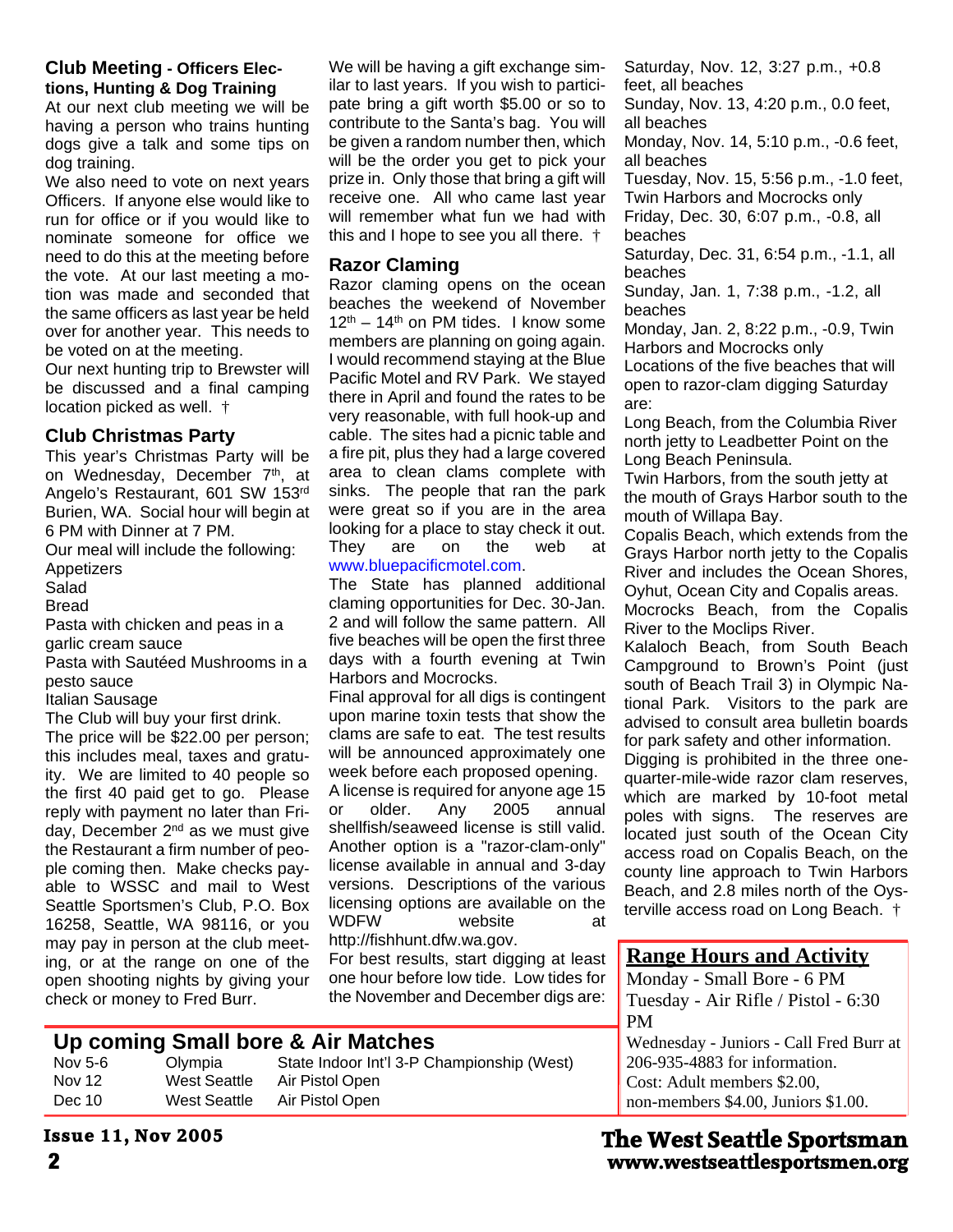#### **The West Seattle Sportsmen's Club Sponsors of the Roger Dahl Rifle Training Range**

| <b>OFFICERS</b>            |              | <b>TRUSTEES</b>                             |
|----------------------------|--------------|---------------------------------------------|
| President – Cam Robison    | 206-431-8337 | Jerry Mascio 206-937-3614                   |
| Vice Pres. – Greg Boyd     | 425-337-3771 | <b>Frank Novito</b>                         |
| Secretary – Tony Olszewski | 425-226-5643 | <b>Rolf Erickson</b>                        |
| Treasurer – Fred Burr      | 206-935-4883 |                                             |
| Rec. Sec. – Richard George |              | Contact us at info@westseattlesportsmen.org |

#### **Volunteer Opportunities**

We receive flyers on occasion requesting volunteers to help with salmon and wildlife restoration projects. This was one we recently received.

King County Department of Natural Resources and Parks are looking for volunteers to plant native trees and shrubs to restore salmon and wildlife habitat on the Snoqualmie River at Chinook Bend. This will be on Saturday November 19<sup>th</sup> from 10 AM to 2 PM.

Chip-in to reforest this site neighboring prime spawning grounds for chum, pink and Chinook salmon!

Pack a lunch, water and a mug. Light refreshments will be provided. Wear old "work clothes" and rubber boots or

heavy shoes to get down and dirty. Dress for the weather  $-$  we will plant rain or shine! Bring garden shovels and gloves if you have them. Some tools will be available on site.

Note: Volunteers under 16 must be accompanied by a parent or guardian. All volunteers must sign a waiver form, those under 18 must have a form signed by a parent or guardian. To get a form in advance, reserve a spot, or get more information contact Tina Miller 206-296-2990 or tinamiller@metrokc.gov or go to http://dnr.metrokc.gov/wlr/pi/waiver. htm .

Directions: From SR 203 take NE Carnation Farm Rd. (just north of the town of Carnation), go 0.9 miles until you *Continued on Page 4*

#### **Events Calendar**

Nov 2nd - Cub Meeting Nov 4<sup>th</sup> - 6<sup>th</sup> - Bird Hunting Brewster Area Nov 12<sup>th</sup> - 14<sup>th</sup> - Razor Claming Dec 7<sup>th</sup> - Club Christmas Party Dec - Squiding Jan 4<sup>th</sup> - Club Meeting Feb 3rd - Big Game Dinner

If you have any ideas for programs to have at the club meeting or any good outing ideas let one of the Officers or Trustees know. You may contact us at: info@westseattlesportsmen.org

| <b>New</b>                                                                                                                                                                                                                                                                                                                                                                                                                                                                                                                                                       | <b>MEMBERSHIP APPLICATION</b><br><b>WEST SEATTLE SPORTSMEN'S CLUB</b>                                                                                                                                                                                                                                                                                  |                                                                                | <b>Renewal</b>            |  |  |  |
|------------------------------------------------------------------------------------------------------------------------------------------------------------------------------------------------------------------------------------------------------------------------------------------------------------------------------------------------------------------------------------------------------------------------------------------------------------------------------------------------------------------------------------------------------------------|--------------------------------------------------------------------------------------------------------------------------------------------------------------------------------------------------------------------------------------------------------------------------------------------------------------------------------------------------------|--------------------------------------------------------------------------------|---------------------------|--|--|--|
| Date<br>propagation and conservation of game birds, game animals, and fish in the State of Washington, do hereby apply<br>for membership in the WEST SEATTLE SPORTSMEN'S CLUB and tender herewith the sum of \$<br>payment of one year's dues.<br>"I solemnly swear that I will abide by the Constitution and By-Laws of the West Seattle Sportsmen's Club and<br>help in its up-building and I will not willfully disobey the Game Laws wherever I fish or hunt. I will always be<br>a true sportsman both in the field and to my brother members at all times. |                                                                                                                                                                                                                                                                                                                                                        |                                                                                |                           |  |  |  |
| Signed_____________                                                                                                                                                                                                                                                                                                                                                                                                                                                                                                                                              | <u> 1989 - Johann John Stone, mars eta bat eta bat eta bat eta bat eta bat eta bat eta bat eta bat eta bat eta b</u><br>Street Address and the street Address and the street Address and the street Address and the street of the street of the street of the street of the street of the street of the street of the street of the street of the stre | If you would like to<br>receive the Club<br>newsletter by email<br>check here. |                           |  |  |  |
| (New Only)                                                                                                                                                                                                                                                                                                                                                                                                                                                                                                                                                       | Phone <b>Email</b> Phone <b>Phone Phone Phone Phone Phone Phone Phone Phone Phone Phone Phone Phone Phone Phone Phone Phone Phone Phone Phone Phone Phone Phone Phone Phone Phone P</b>                                                                                                                                                                |                                                                                |                           |  |  |  |
| Tha Wast Santtla Sna <del>xteman</del>                                                                                                                                                                                                                                                                                                                                                                                                                                                                                                                           |                                                                                                                                                                                                                                                                                                                                                        |                                                                                | <b>Issue 11, Nov 2005</b> |  |  |  |

#### **www.seattlesportsmen.org 3 The West Seattle Sportsman**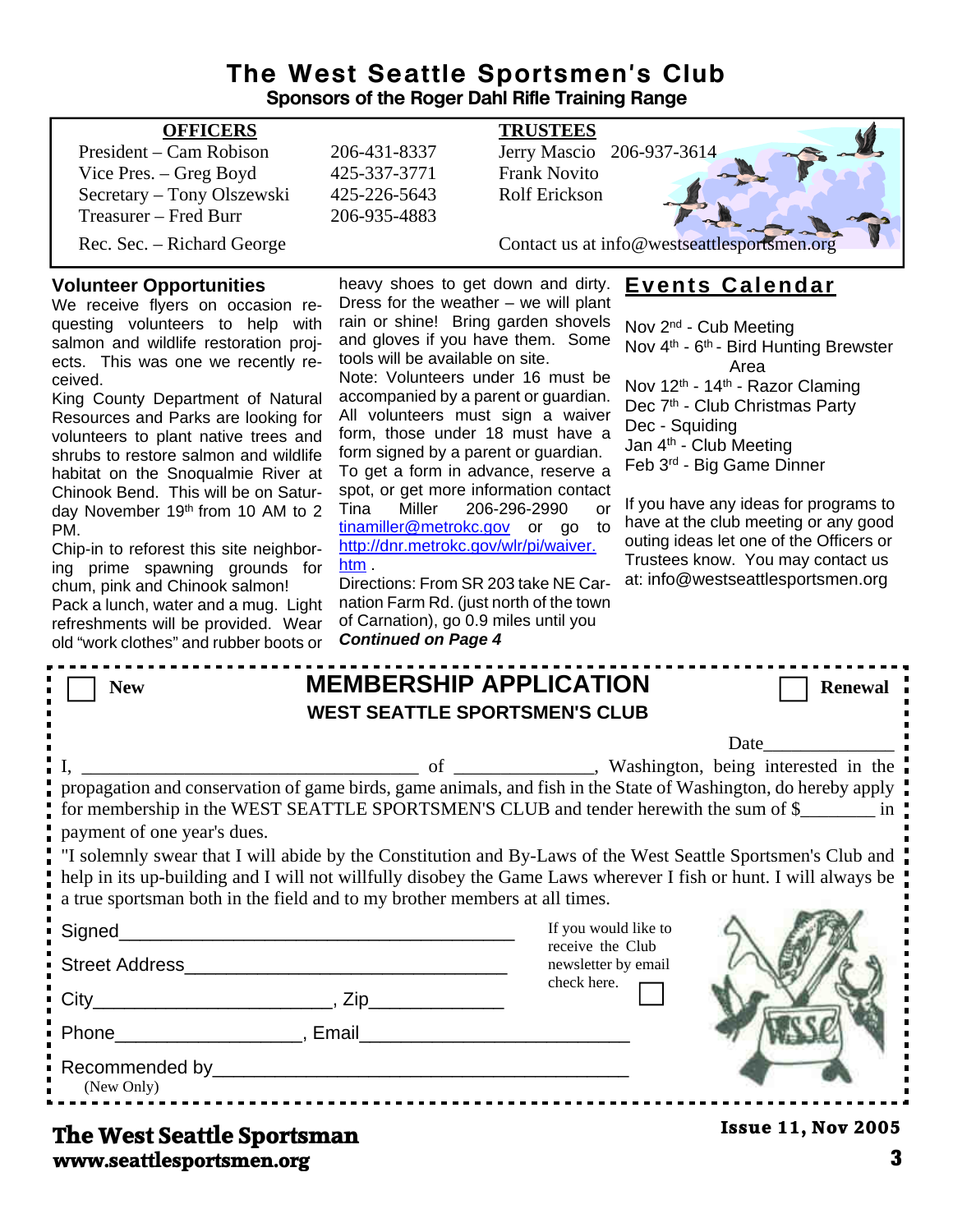#### *Volunteer Opportunities from page 3*

reach the volunteer event signs, just donna.kalka@metrokc.gov for more after crossing the bridge over the Sno-information. qualmie River.

#### **Additional Opportunities**

Do you dig native plants? Come to a NATIVE PLANT SALVAGE this fall. You learn about native plants, we bring the snacks! Call Greg Rabourn at 206-296-1923 or greg.rabourn@metrokc.gov to learn more. November 5 and December 3: From 9 a.m. to 1 p.m. at the King County Greenhouse and Nursery, Maple Valley.

Learn how to create a wildlife-friendly landscape in your yard. Attend a NA-TURESCAPING WORKSHOP on November 19. Contact Greg Rabourn at 206-296-1923 or

greg.rabourn@metrokc.gov to reserve your spot.

TREAT THE DUWAMISH RIVER NATURALLY! Use a car wash kit. Plant a tree. Learn how you can prevent or reduce pollution of the Duwamish River. South Park Community Center, Seattle November 5 from 1:30 p.m. to 4:30 p.m. Contact Donna



For more volunteer opportunities check out there Web site at http://dnr.metrokc.gov/wlr/pi/calendar .htm †

#### **Stuff For Sale**

**For Sale** – Daisy Model 717 Target Air Pistol \$75.00. Contact Fred Burr 206-935- 4883

**For Sale** – High Standard Model 106 Semi-Auto Target Pistol with Bushnell scope, Bausch Lomb spot-



ting scope, gun box and misc. tools & equipment \$700.00. Contact Fred Burr 206-935-4883

**For Sale** - 2002 Big Foot Camper \$11,000. Contact Fred Burr 206-935- 4883.

**For Sale** - Mossberg 12 gage, model 500, slide action, 30" Full choke barrel accepts 3" shells. Like new, one scratch, used very little. Asking \$200. Contact Fred Burr 206-935-4883.

**For Sale** - Assorted Fly and Spin Cast Fishing Poles \$10.00 each, Float Tube (used only once) \$50 and Flippers \$15. Contact Fred Burr 206-935-4883.

**For Sale** - Lowrance LMS350A GPS/Fishfinder. Transom mount transducer and 5 channel external GPS head. \$400.00. Contact Cam Robison at 206- 431-8337.

If you have something you would like to list in this section please send an email to

"info@westseattlesportsmen.org" listing the item or items you would like to sell, the price, and your contact information. Put "Stuff For Sale" in the Subject line of your email. Keep in mind that this comes out only once a month. In order to be listed in the coming month's newsletter you will need to have your ad emailed to us no later than the 20<sup>th</sup> of the prior month. †



The West Seattle Sportsmen's Club P.O. Box 16258 Seattle, WA 98116



### **First Class Mail**